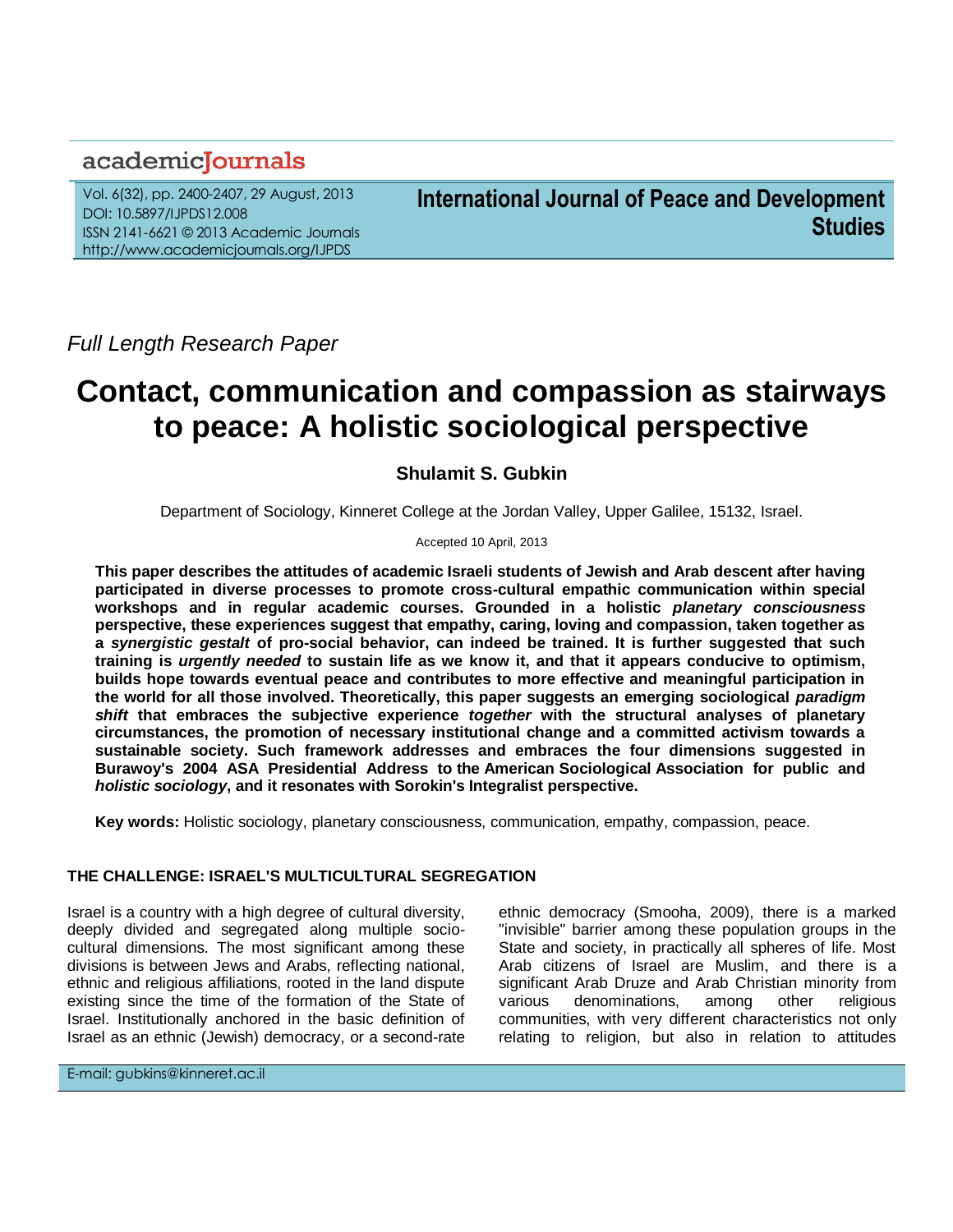regarding the State, military service (required by law or optional for different population groups), to Palestine and Palestinian identity, and a post-modern secular urban life style.

Within the Jewish population, a major gap exists along religious-secular lines as well as along political and ideological ones, and between native-born Israelis and immigrants. These multiple divisions and power asymmetries (Dudouet, 2005) are marked by a high degree of segregation, even when the people involved may be (and usually are) living in close, yet selfenclosed, physical proximity.

This complexity is manifested in a diverse array of selfreferenced identities (such as "Israeli Arab","Israeli-Palestinian", "Israeli-Palestinian

Arab", "Palestinian with Israeli identity card") and it definitely restricts the appropriate reference to the group as a whole. This paper refers to them as "Arabs" and "Jews", reflecting the grassroots and public discourse. Yet this is done with considerable unease, as those categories are generalizations that ossify the stereotypically simplified social contexts, thus causing further self-regeneration.

#### *HOLISTIC* **SOCIOLOGICAL FOUNDATIONS: A GLOBAL MOVEMENT TOWARDS PLANETARY CONSCIOUSNESS -- CONNECTING INNER AND OUTER PERSPECTIVES**

The theoretical foundations of the work described in this paper are grounded in a holistic sociology paradigm evolved from my (U.C. Berkeley) PhD thesis on "A movement towards planetary consciousness: The case of the San Francisco Bay area" (Gubkin, 1995).

The research on this emerging planetary consciousness started in the 1980's, prompted by the global sustainability challenge we are confronted with at the dawn of the  $21<sup>st</sup>$  century, and what emerged as an innovative, creative, attempt to respond to it at the grassroots level. Today we seem to be at an even greater crossroads, confronting a choice between evolving towards a conscious, mature species with concern for an ongoing, lasting legacy and a responsibility for the future or becoming an irrational, self-destructive species concerned only with spontaneous, arbitrary creativity and indiscriminate indulgence that bears no sense of livable future at all. With our contemporary technology, we have assumed the awesome responsibility of stewardship of

the Earth. It is a time when the future of all life on Earth is in human hands, and that in itself implies a need, greater than at any other time in human history, for a deeper awareness and a deeper sense of both self and interconnectedness.

This predicament is, unfortunately, not surprising, nor is its observation new. The prominent sociologist Pitirim Sorokin, for example, in his conclusion of *The Crisis of Our Age*, in 1941, forcefully stated that "Western society, like some before it, has gone so far in the dominance of 'sensate' values that it must almost inevitably swing back, probably to a better, integral, balance of inner-directed and outer-directed values" (Harman, 1988). In Sorokin's tripartite typology, a sensate society is deeply entrenched in a materialistic perspective, which socializes into the collective perception of individualism and "rational choice". It organizes reality through an empirical principle of truth that is revealed through the senses (Jeffries, 1999). Human needs are here considered to be physical and satisfied by developing the environment. Indeed, as Johnston (1999, p. 29) summarizes, "sensate knowledge gives science, technology and physical comfort, but tells little of the spirit". As the twentieth century's events of collective self-destruction intensified, Sorokin more poignantly warned not only the academic community but wide public audiences as well about the dangers and vicissitudes of what has now inexorably evolved into a *decaying* stage of sensate culture.

What is obvious at this historical juncture is the global/planetary nature of our contemporary challenges and their possible solutions. That is, the personal, social, and natural worlds are increasingly appearing as deeply interconnected. Indeed, such global interdependence is becoming obvious to people from all walks of life, and not exclusively, or essentially, to experts, as was true in the past. Many succumb to fear and to a sense of helplessness, denial or despair (Lasch,1984); others regress to "tribalism", religious fundamentalist and ethnocentric-nationalistic ideologies forcefully resisting the principle of "unity within diversity", essential to the web of life and global sustainability (Emerson and Hartman, 2006). Yet others appear to confront these issues in a more resolute and mindful way, searching for a new consciousness and conscientiousness to guide science, technology, resource distribution and human relations on a more meaningful path toward a more hopeful future (Laszlo, 2006; Hawken, 2007).

Integralism, the theoretical foundation of Sorokin's later sociological theory, is both an epistemology and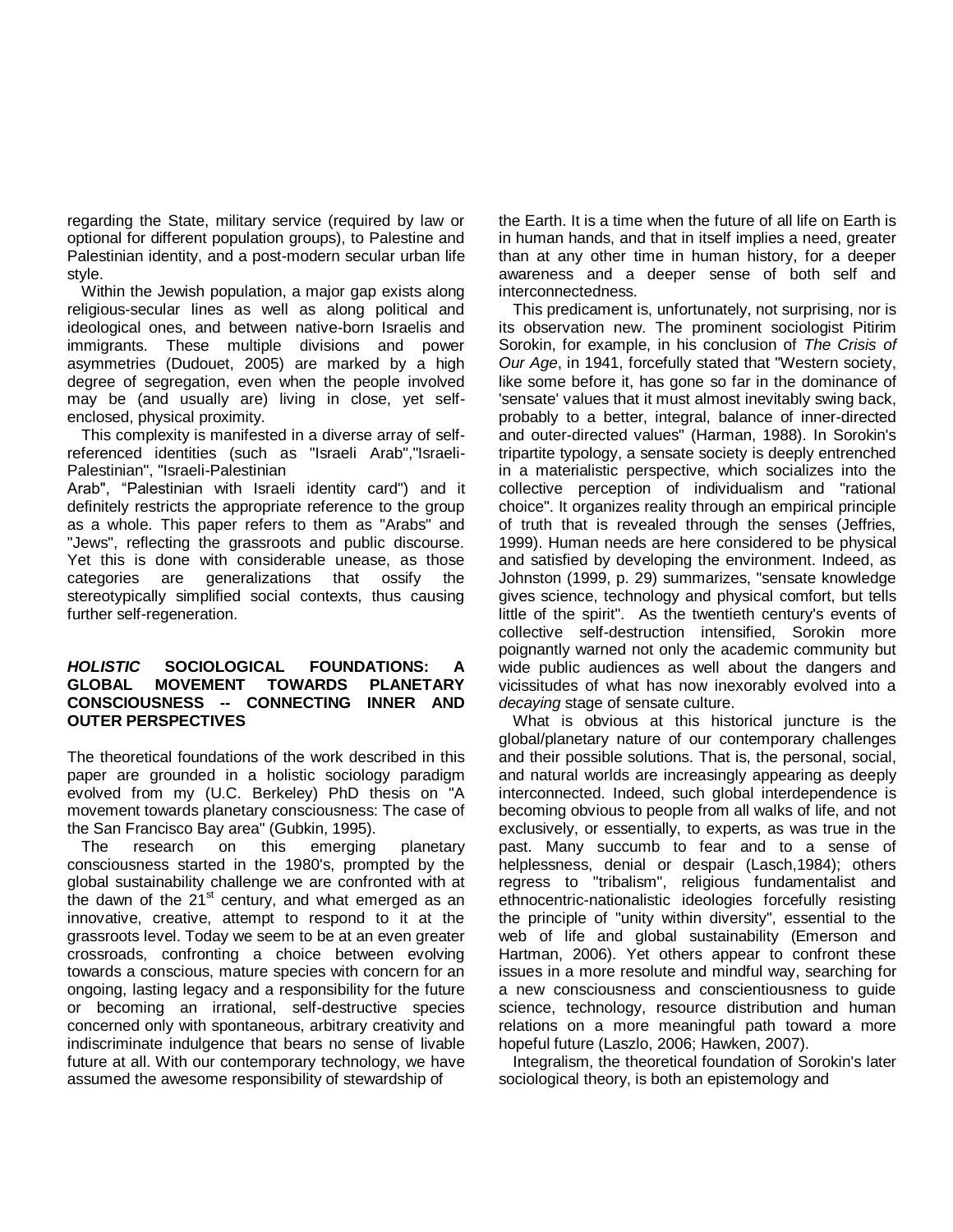ontology, and it includes psychological, sociological and social-change perspectives as well. As a system of truth, it describes human capacities as three-dimensional: body, mind, and soul or spirit (grounded in the senses, reason, and faith<sup>1</sup>). These three capacities are manifested at the collective level as major types of culture: ideational, sensate and an integrated form termed "idealistic". Sorokin suggests that only an integral culture and personality, *which reflects the whole person and the interrelatedness of all,* is able to support a more stable and harmonious personal and collective life (Jeffries, 2009; Johnston, 2006; Nichols, 2006, among others).

Throughout the last decades, numerous people began claiming *subjective intuitive unitive experiences*, within diversity, providing previously unrecognized knowledge about life and reality, a deep sense of inner knowing and of personal/planetary oneness, that all life in the planet is deeply interconnected, and that every "separate" action affects the whole. Many also started drawing from their personal experiences to motivate themselves in their new social behavior and turned their attention "outward", so to speak, actively and vocally. Many who were originally "outwardly" oriented began reporting experiences of subjective experiences of oneness (Harman, 1988).

This awareness, based on reason, intuition and experience, comes about with a shift in attitude, in an orientation of character which determines the relatedness of the person to the world as a whole. Such attitude is a striving towards a mature, and not sentimental, *love*; towards overcoming human separateness and attempting to honor that universal human longing for union (within diversity) spoken of by the philosophers, mystics, and psychologists of all times (Fromm, 1963). Organic to it is an expansion of consciousness and *sense of self* incorporating a multidimensionality of life, a strong sense of caring and voluntary responsibility manifesting in lifepreserving behaviors for the best of all.

Such a challenge requires undertaking a parallel *personal transformation* as part of our individual and collective responsibility for all of life on the planet, to look

 $\overline{a}$ 

for deeper resources *within ourselves* and so to change our internal image of reality, to find a truer, integral (in Sorokin's terms), perspective and sense of meaning.

These insights from the "hidden mind" (Harman, 1984) can be seen as "creative breakthroughs" (or "intuition", "creativity", "inspiration") suggesting the mind's ability to know itself far beyond ordinary experience and the clear value-direction of such overall perspective towards an expanding universalistic view, referred to by insiders as "unity within diversity". The purpose of such experiences which are "beyond" the realm of conscious rationality, referred to by William James as "a noetic<sup>2</sup> sense of truth", is *not to supersede fact, but to supplement it;* closely resembling what Morris Berman in *The Reenchantment of the World* (1981) calls "participatory consciousness" – a consciousness of *belonging*, a merger, or identification with one's surroundings. It bespeaks a psychic wholeness that has long passed from the scene, since the Scientific Revolution and the progressive disenchantment so poignantly observed by Weber as characteristic of the modern epoch. This sense of belonging and of implied responsibility appears to be the essence of what it means to be what is called a "global or planetary citizen", or a "cultural creative" (Laszlo, 2006).

Eventually, this phenomenon was beginning to show the signs of a *social movement towards planetary consciousness*, in the sense of *a moving*, through conscious and collective intent, in the direction of some mutually-chosen option. A common denominator in the nature of these incidents of personal transformation, and what constitutes it as a social movement, is that it assumes conscious responsibility for, and intentional stewardship of, our planet home and the life upon it: a conscious intent to best serve the cause of all of life in its fundamental interconnectedness and belonging and an active choice towards *love and compassion* for all beings, based upon the understanding that our fate is deeply collective. Within a recent historical perspective, this movement can be traced back to the diverse "counterculture/ consciousness movements" from the 1960's and 1970's, originally manifested in groups with a variety of focuses which, nevertheless, were expressing different aspects of the same *sociological gestalt*.

Throughout the 1970's it seemed that what once appeared to be two rather unrelated topics of interest, namely, the nature of human consciousness and the

<sup>1</sup> In our contemporary planetary evolution it is necessary to distinguish the institutionalized spiritual from the general concept of the spiritual so to encompass the whole of human existence with all its transcendent features (Morris, 1964). The intuitive capacities of *optimism, inspiration and hope* - rather than "faith" -- seem broad enough as to be grounded in "the highest common factor" of *the human spirit,* and not within religious dogmas (Huxley's *Perennial Philosophy* (1945). For the emerging transpersonal perspective (Maslow, 1969) and Harman (1988), among numerous others.

 $\ddot{\phantom{a}}$ <sup>2</sup>"Noetic" comes from the Greek word *nous*, which means "intuitive mind" or "inner knowing" (Harman, 1984).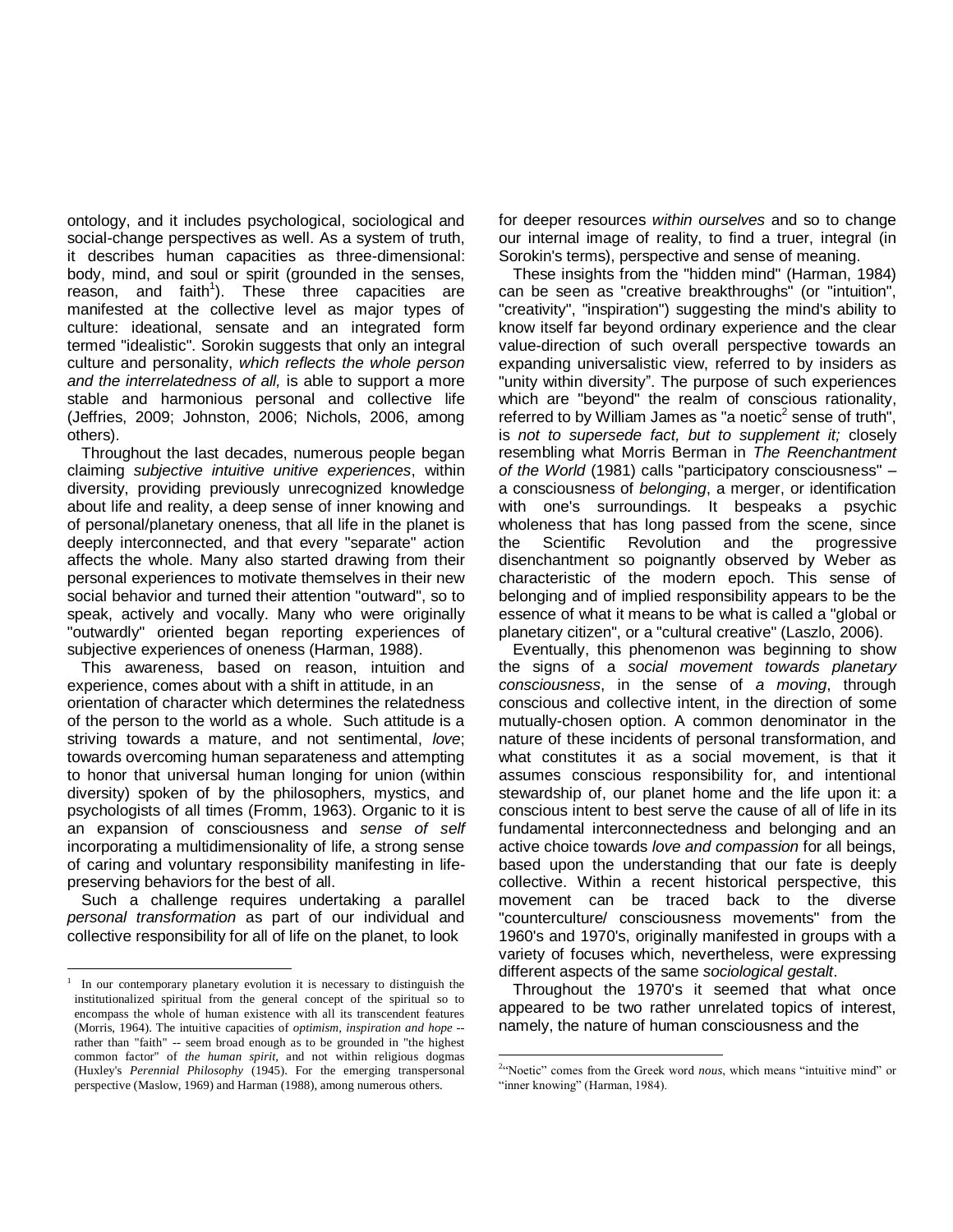transformation of societies, could be more clearly recognized as different drops in a single wave of transformative change, a fundamental *radicalization of minds*, a "global mind change" seen as necessary for a trans-modern age (Harman, 1988). This convergence, this integration of insights from civil rights, feminism, "New Left", environmentalism and peace, as well as the growing interest in "human potential" and eastern/indigenous cosmologies that explored the subjective experience, suggest the organic interconnectedness of all those aspects of human experience; as a movement it truly transcends commongroup affiliation and behaviors and, in fact, any readily observable activities. It manifests a high degree of change and flow, of diversity, lack of center or single hierarchy, and is truly a grassroots phenomenon. Such fluid, dynamic characteristics present obvious challenges to most sociological, methodological, epistemological, ontological and cognitive foundations, to the extent of rendering it practically "invisible" to politicians, the media, and our discipline as well (Hawken, 2007).

Notwithstanding the importance of theoretical debates on the relationship between altruism and egoism (Simmons, 1991) or whether sociologists may or need to embark on the determination of moral virtues (Bell, 2009) such as "sustainability", and our discipline's general avoidance to study love, altruism, and compassion (Del Pozo Avino, 2006; Oliner, 2006; Weinstein, 2008, among many others), it is obvious that *people and peoples* urgently need hope, an optimistic vision of a possible sustainable future.

Given the deep-rooted, mostly unconscious, cognitive and affective obstacles to optimism, altruistic love and compassion (Broome, 1991; Williams, 2008), "inner" and "outer" work are obviously deeply interconnected. From the perspective of planetary activism, optimism is an *attitude*, a commitment, a conscious choice, and not an emotion. It is the ground from which the vision and subsequent actions for a sustainable future can grow.

By no means is the author attempting to imply that these are the main mechanisms that will carry it out, or that it will happen spontaneously, as many of the subjective experiences did.

On the contrary, such complex and difficult transformation requires a committed *professional activism*, hand-in-hand with the inner work, and it will possibly take decades or even centuries to unfold. As social activist and Buddhist philosopher (Macy and Brown, 1998) suggests, crucial in this is *awakening our* 

*will act,* joining hands to find the ways the world selfheals: of course, we have no assurance that this will happen in time; if it does not, continues Macy, "it will be for lack of political will."<sup>3</sup>

It is not easy and it is far from clear at this point in time how we can carry out the necessary planetary transformation without divisionism, hatred, wars and force. We have been taught by human experiences and by history that these are the main social change mechanisms of humanity. Yet, hopefully, the strategies of the past may not necessarily be those of tomorrow, they seem not to have worked, or at least they are not working anymore (Hayes, 1990; Laszlo, 2006).

Searching for stairways to peace within power asymmetries, in a deeply segregated society as reflected in the microcosm of the academic college, as my culturally diverse students and I were involved in a process of inner and mutual dialogue, discovery and caring, so that we could meet each other as partakers of our common human destiny here and now.

#### **HOLISTIC AND PUBLIC SOCIOLOGY AT UPPER GALILEE ACADEMIC COLLEGES**

As a microcosm of Israeli society, academic colleges in the northern Israeli Galilee reflect Israel's rich multicultural diversity and, very poignantly, the profound human and social "invisible" barriers and divisions between the students. Not surprisingly, these basic power asymmetries (Clements, 1997) between Jews and Arabs, created both by law and by hegemonic discourse, are reproduced in them, and are manifested in practically all informal aspects of academic life, as they are in society at large.

Undoubtedly, these asymmetries are powerful barriers to meaningful, authentic, multi/inter/cross-cultural encounters and communication which are anchored both in daily life experiences as well as in deep (mostly unconscious, this paper dare say) cognitive-affective mechanisms that strongly influence our social construction of reality. No wonder, then, that when in a common academic training process the students are faced with "the other" (as they tend to refer to each

 $\overline{a}$ 

<sup>3</sup> For pertinent critique to Burawoy's implicit association between critique/reflexivity and left politics (Abbott, 2007). Ironically, an integralholistic activism is dismissed both in conventional left politics as nonprogressive, and also in right politics on the grounds of being too radical.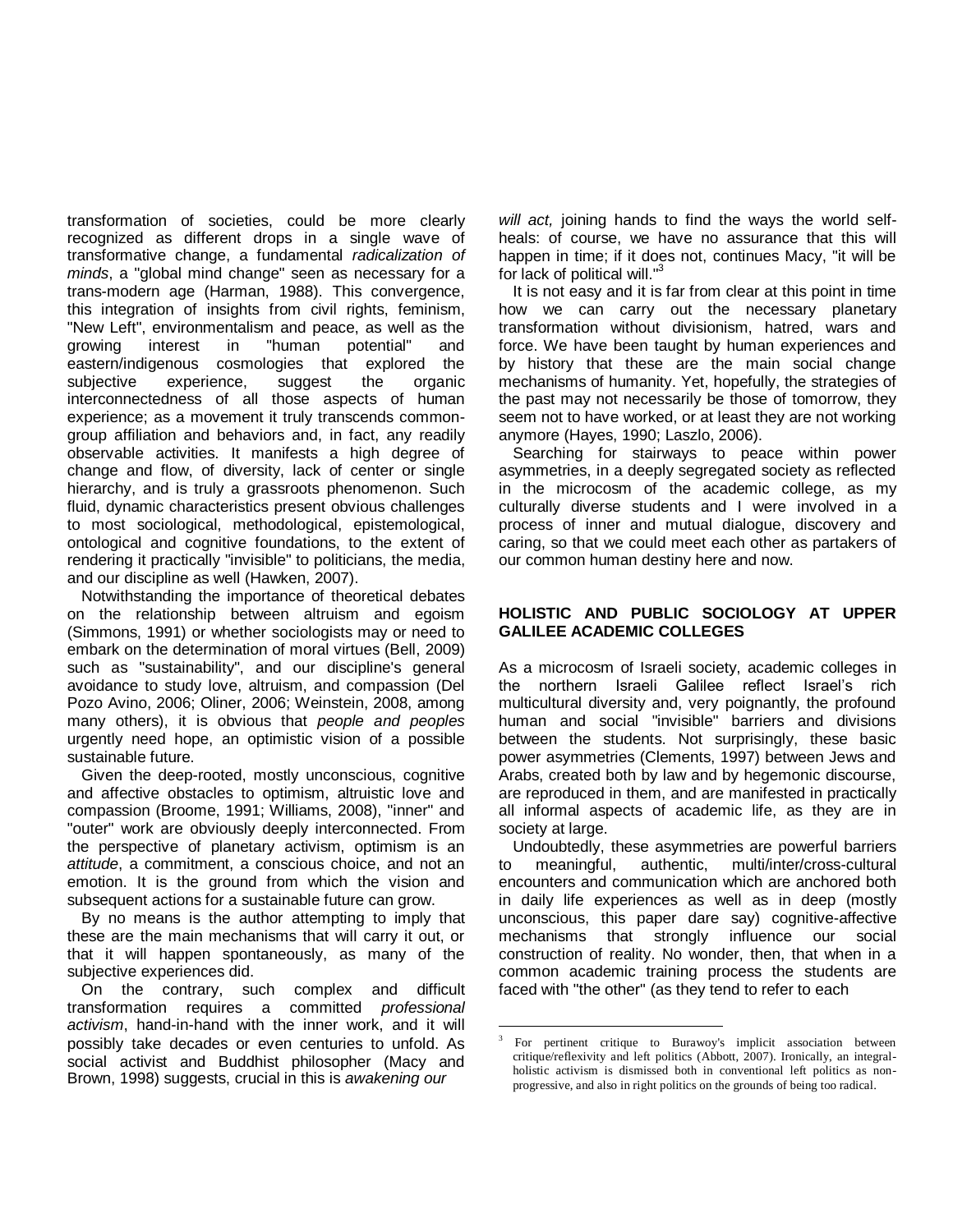other's cultural/ethnic group), they are at a loss of direction, and they mechanically reproduce the prevailing intercultural abyss.

Again and again, in the regular courses, and on the campus at large, one can readily recognize an invisible yet obvious barrier among the various unnamed groups – in sitting arrangements in the classrooms and in the library, and in informal gatherings on the campus at large. It is easy to sense the students' uneasiness in shared spaces, and, above all, the mute unexpressed fear in the eyes of these young people, fear tainted by past and present experiences of displacement, occupation, marginality, insecurity, and the ever-looming threat of mutual/total annihilation in public discourse.

In the holistic spirit of planetary consciousness, a workshop format, and an array of classroom interventions and processes were implemented to facilitate *empathic cross-cultural communication* skills between Arab and Jewish students and the development of a *planetary/ unitive consciousness (within diversity)* towards cooperative action; simply put, to help them discover each other in their common humanity, their common fears and pains, as well as, of course, their common joys, hopes and visions. From 2002 to the present, twelve formal and four informal workshops were held, each meeting in four-hour sessions over a semester in two Upper Galilee Academic Colleges. Progressively, and in a spontaneous fashion, as budget constraints limited these intimate settings and the need was increasingly evident, the author have started implementing some of the empathy-fostering techniques mentioned below in several of the regular academic courses, as they reflected Israeli society's demographic characteristics and challenges. All in all, 340 students participated in these workshops, and about 300 in different courses (with an average of three or four "circle sittings" each).

The starting point of this project was a three-year ethnographic study which began in 2000, studying the intricacy of perceptions, experiences, identities and attitudes of Arab and Jewish students at two different colleges. As the findings were, of course, not surprising, reflecting the deep abyss among Jews and Arabs in the country at large, the author was faced with the ethical dilemma: whether to publish the results ("in the name of science and/or academics"), regardless of their further despairing and demoralizing impact, or to assume an involved participant/leadership role towards empowerment, empathy, optimism and hope. From the viewpoint of a mother, an elder, an educator, and a

sociologist as well, this was not true dilemma, hence it was necessary to wholeheartedly proceed to implement the latter.

#### **WORKSHOP SETTINGS**

In a relatively isolated classroom on campus -- which supported the creation of a safe space in which students could learn to trust themselves and each other, to explore and express deep responses to the multicultural encounter, as well as to practice empathic and caring relations uncommon in daily life – students met in weekly four hour sessions throughout an entire semester. An average of 26 students participated in each workshop, of which there were generally about one-third Jews, onethird Muslims, and one-third other minorities (Druze and Christian in particular). Men and women were usually equally represented in these groups. The students' diverse backgrounds reflected Israel's rich multicultural characteristics: religious/secular, urban/ village dwellers, modern/traditional lifestyles and gender norms of behavior. All of these were manifested in different dress codes and social norms of contact and interaction in general, particularly between men and women of diverse backgrounds. Such an intimate, ongoing, gathering among them was in itself a novel and extraordinary experience in the larger social context. Students sat in circles or in smaller intercultural groups or dyads, following empathic listening guidelines, with allotted times for each person to express him/herself, and each respecting the other and also experiencing silence while listening. Sharing was carried out in first person, excluding all conventional political or generalized/stereotypical discourse from the process (after the first workshop, and Arab and a Jewish student workshop graduates were recruited as assistants in the subsequent ones).

#### **WORKSHOP "SETTING" OR INTENTION**

Each meeting opened with an intentional demarcation of the meeting as a "sacred circle" (not in any religious sense but in the Native American spirit which sees as sacred all that supports and sustains life). This was accompanied by a statement of intention of our work together, that is: our contribution to more harmonious intercultural relations and the healing of the world. A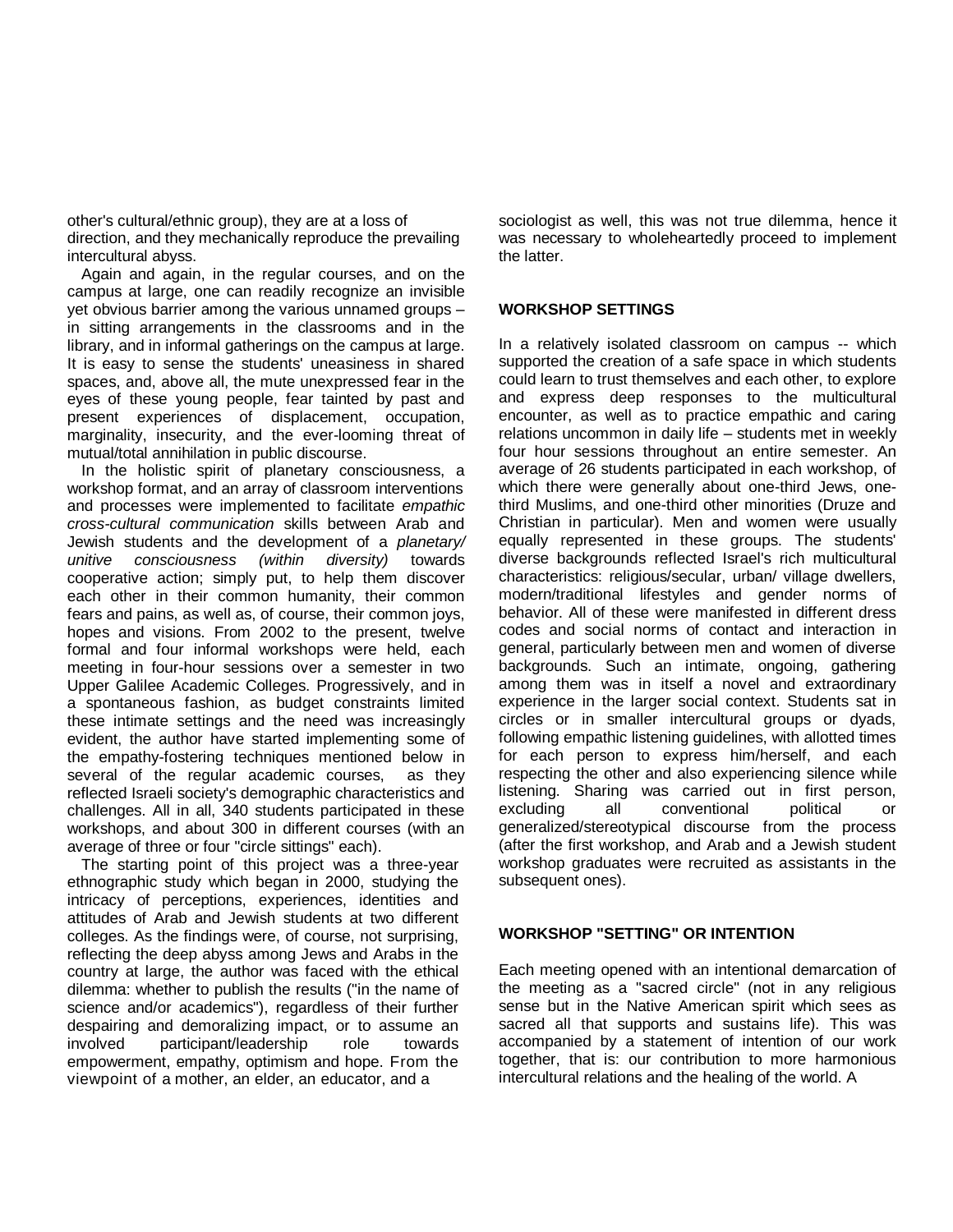formal verbal closing of the sacred circle ended each session. Interestingly, students were very receptive to such structure, though it is quite foreign to their daily life.

The main aim of these processes was to encourage discovery of self and other, and to search for and support factors conducive to the experience, or intuition, of unity within diversity. The *holistic framework* was manifested in the integration of learning the principles of planetary consciousness, promoting and providing space for deep emotional work, facilitating guided imagery exercises towards future hopes and visions, as well as diverse physical activities (stretching, breathing and moving exercises, role playing and on several occasions traveling off campus together ). The author was actively involved in all of this. The leader has a dual role here- being alert to the group as a whole as well as actively participating in ongoing process and in exercises.

The workshop practices drew from an extensive body of strategies within a *holistic-systemic sociological framework* as formulated in the principles of *planetary consciousness.* In particular, but not exclusively, this paper drew from the theoretical and experiential work of planetary activists Doug Boyd and Joanna Macy. Boyd (1985), drawing on decades of innovative research as founding Director of the Cross-cultural Studies Program, stresses the vital role of empathic communication for intercultural understanding and cooperation, allowing participants to transcend fear and the adversary perspective. Macy's experiential process, *The Work that Reconnects*, allows people to share the fear and the pain for our world's condition in a safe environment: emotions deeply denied and disavowed in mainstream society, the forceful repression of which is the cause of what, to her, is the greatest danger, that is, the deadening of the mind and heart and its resulting inhibition of the will to act and of the belief in the impact of our actions at the social realm. Together with empathic inducing interactions, workshops drew from Macy's sequential process in her *Work that Reconnects* (Macy and Brown, 1998), that is: affirmation: coming from gratitude; despair work: owning and honoring our pain for the world; the shift: seeing with new eyes; deep time: reconnecting with past and future generations, and going forth: learning we bring back into our lives and our communities. Yet, as the main aim of the meetings was to identify and encourage anything that promotes unity, a sense of community and shared humanity, there was also ample room for spontaneous, unplanned and unstructured activities idiosyncratic to each group. People shared family histories and pictures

in their groups, shared typical foods with each other, brought their favorite music and listened together, played music, taught each other childhood songs, drew their fears and visions, and even spontaneously hosted the entire group at their family homes, to name but a few.

Each and every time, deeply moved, one could observe the students' transformation from the original distancing, fear and mutual distrust to a joyful exploration of their mutual curiosity, sharing pains and fears for the world and recognizing deep-rooted stereotypical constructions of reality; invariably, these evolved, rising like the phoenix into a deep sense of caring, an intuitive shift of perception about self and other as an interrelated unity. The students' quotes presented below represent "typical" voices in the diverse settings.

#### **CONTACT, COMMUNICATION, COMPASSION**

Although these students often sat together in class, and many lived in geographical proximity, personal contacts with "the other side" (as commonly referred to) were minimal. Each and every time, the very opportunity *to sit together intentionally*, by voluntary participation in the workshops and their processes, and to get to know each other, was a very meaningful experience, with a remarkable element of novelty, welcomed with anticipation as the following typical voices express:

*"… the lack of communication between Arabs and Jews in the state of Israel worries me so much…. it creates a lot of fear on each side, fear, uncertainty, stress, misunderstanding, a different world view, more hate… here I want to meet new friends, especially Jews, because the only place I can meet Jews is on campus … As a Muslim person living in Israel I never believed I would sit with Jews as brothers, so close!... most important… [is] to create an environment of quiet, ease, and to overcome the fear that is buried in each one of us."*

"…*here we have the opportunity to learn about people behind this or that label, and stopped looking at "them"… it gives us a sort of "stage" which allows us an opportunity to see the people themselves, their thoughts, their way of life, their perceptions about our daily reality. We are enclosed in what's portrayed in the media, in books, what we're being told… here we can talk about the painful stuff for both sides… so we can reach an*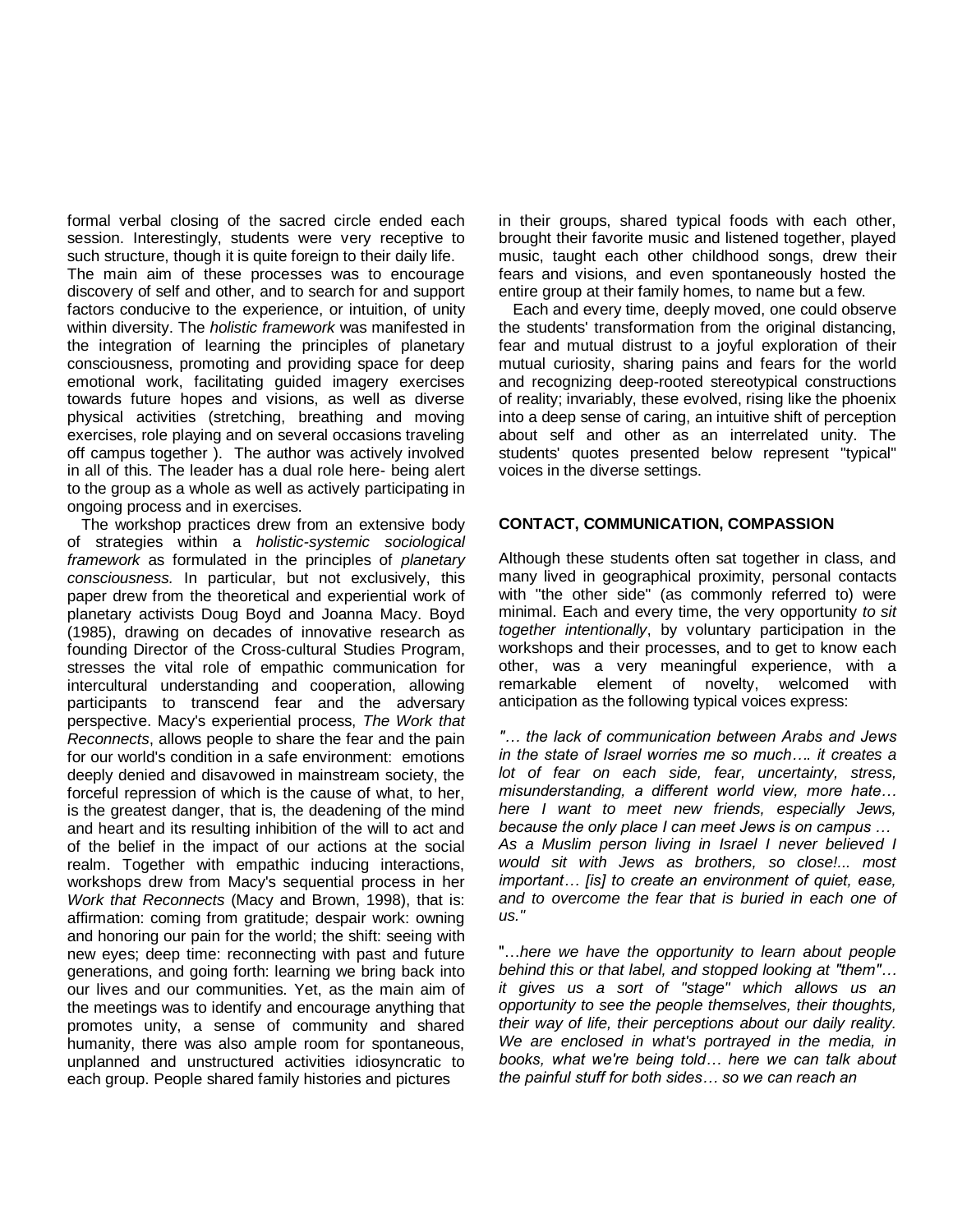*initial understanding and the rest…then…will have less impact…"* (Jewish, secular, woman)

"*I belong to the Druze community and see myself as a kind of bridge, a uniting factor between both peoples. On the one side, I'm Arab. Arabic is my native tongue, and, on the other side, I belong to a group whose sons do serve the country in the military, I even have four brothers in the army now… Here we can meet and talk."*

After the initial encounters, typified by mutual fears and distancing, the process of trust within the carefully structured safe space progressively deepened and group members began to share deeper emotions face-to-face, often grounded in widespread stereotypes about "the other" Expressions of fear began to emerge from all students, referring particularly to the beginning stages of the process:

"*I came with not a few fears and concerns that it would be hard for me to participate in this circle and become an organic part of the people in it. I come from a Jewish religious background and before sitting here my ideas were pretty harsh… and I did not believe in living together, or that such friendships could exist among Jews and Arabs…but it soon became clear to me that such a thing does indeed exist, living together, two different peoples. And not only can we live together fully, but there are also many common things to both peoples of which I was unaware before participating in this workshop. At times I even forgot that I was sitting with Arabs, talking with them, but related to them as to any other person I am in contact with. I wish that the whole world would arrive at the same point of mutual understanding and caring so that we could overcome the strife within us."*

*"For me, as a person who lives in a difficult country and period, of confrontations among Arabs and Jews, we live in times full of fear, hatred, indifference, etc… here I'm managing to overcome all this, and I understood that now is the time for healing, bring back the trust, the possibility to listen, to observe myself… and all this through dialogue, dialogue between Arabs and Jews, with human respect as our common ground… to stop seeing the Jews as bad, exploiters… and the Jews also stop thinking about the Arabs as criminals, terrorists, etc… just to be silent and listen, attentively… This unity can bring about peace… and if not peace, at least less fear and*

*frustration…."* (Muslim, village-dwelling, woman)

*"In fact, I've started to get some answers, for myself… how to overcome the fear of a bomb attack, sitting at a coffee house in Tel Aviv, how to ride a bus, etc.… it's been very helpful to understand the other side, and to understand myself as to why I've felt that fear. Now I know how to deal with it. And now I want to help them face their fears, and I am telling their side to my family and to my friends… to spread the word for more understanding and tolerance"* (Jewish, urban, secular, woman).

"*It takes courage and strength to talk and create a relationship with them, with the "other side", different from me… and listen and give it the chance to express itself, and to myself as well… to trust myself and express myself with no fear and no lies but just simply tell the truth… and search for new ways for a better standard of living for all… and not to think only of myself."* (Druze, secular, man)

Indeed, such expressions seemed to consistently pave the way for intuitive insights or perceptions of commonalities and caring.

Expressions of anger were also voiced at the "national security" situation, tentatively at first, more freely later on, somewhat more directly by Jewish students (anger at Arabs in general, not really distinguishing at first between the Israeli-Palestine conflict and their fellow classmates).

"*For me, our first contact was very complex… indeed, I wanted to participate, but was not sure it was the right thing to do… I was full of anxieties and no little anger towards* the Arabs *[her emphasis]…. A friend of mine was killed in a terrorist bomb attack when visiting Jerusalem… I was afraid of them, but I was also angry… yet, it did not feel right… I see myself as an open, liberal, person, so I've opened up to this process, and suddenly, or really step by step, I've realized that my Arab classmates aren't responsible for those acts, that also they are sometimes pushed into a corner … and that they are also afraid and angry… the block was removed from deep within and I've found myself and I've found then… all through dialogue and listening… tools for life…"*

Arab- Jewish systemic power asymmetries were, of course, reflected in the encounters, probably all through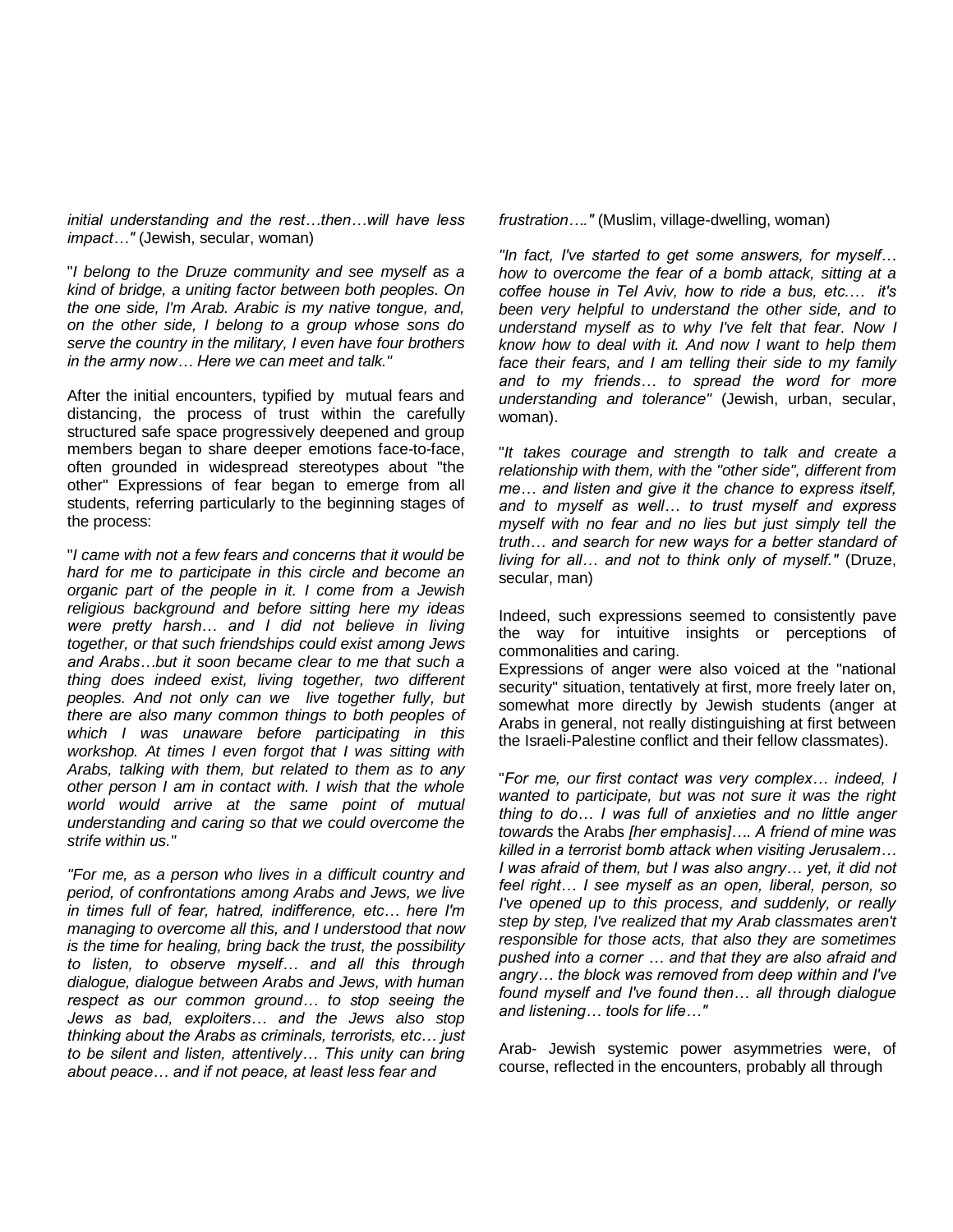these processes: $4$  Arab students tended to be less verbal (most of them were not quite fluent in Hebrew and have less-assertive communication styles than young native Jews), more hesitant, less direct in their expression of negative emotions towards "the other"<sup>5</sup>; yet, slowly they did start to verbalize some of their minority experiences, as these quite typical voices reflect:

*"It's hard for me to talk with Jews…it's not my language… so I think to myself -- why bother to speak, in a language that is not my own, with people I fear will not understand me nor will I understand them?! I now want to know the other culture, in the midst of which I live my whole life, and give them and myself the chance to know the truth about each other."*

*"I was curious about the Jewish majority and felt the need to know them, how do they think… how do they feel? I never felt I could until now…"*

*"I feel that I did not convince the other side, "the Jews", of our outlooks and our feelings about coexisting here… but at least I've talked to them and I felt that they've listened… it's a start for me, a first, a big one…"*

It is obviously impossible to reach solutions for such deep and complex challenges within three, four or fourteen encounters, but we can bring them into consciousness together, as one more brick towards building the stairways to peace. It is possible to have a 'sense' of the other culture and of the people as people, to know each other, to listen and 'get' the perspective of 'the other', through mutual respect and empathy - to accept, even with no rational understanding, that there is another point of view.

*"I knew I had to be part of this process because, at a personal level, I've had some inner block towards Arabs… and it bothered me a lot… in this process there were ups and downs…but I've learned to understand the pain of the minority, and identify with it. To understand the fear, suspicion and the sense of alienation from the* 

 $\overline{a}$ 

*experience of an Arab woman student who comes to college… and from there arouse in me the will to help them, to recognize them as people with unique personalities, each one with a life story… with no stigma or stereotypes that were in me towards them…"* (Jewish woman, Moroccan ancestry)

As the process of empathic communication deepened, a sense of connection, from the heart, and a perceptual shift towards compassion began to emerge, as the following quotes suggest:

"*I never thought that Jews also suffer from the antagonism and hostilities among our peoples, that they are also afraid, insecure, and in no little despair …I met them as friends, as intimates even, and learned that we share the same pains, the same dreams, and the same hopes. My bitterness towards them started transforming into a surprising understanding and even some forgiveness. This inner change took me totally by surprise, and today it feels like part of me. I never thought I would open up and share such intimate experiences, let alone with friends of the "other's group", called "enemies" in the outer larger circle!! On the contrary, at times I have now even felt more comfortable sharing some things with the Jewish fellows than with the Arab ones. I've started talking about "us" and "them" and then became confused—is it me? Is it us?"* (Muslim, religious, woman).

"*At the beginning I felt very uncomfortable in the circle, as a Jew with a right-wing ideology. I did not connect with the exercises and did not really understand where they lead to. But as it unfolded I really connected with the people. Here I've learned and experienced that the main reason for suspicion, and for stereotypes which lead to hatred, is simply that we don't know each other, and therefore we don't open up and allow ourselves the privilege to know one another as people. I believe that in the establishment of a dialogue like this, or even in a joint work context, we could break down the walls that divide us and treat each other as fellow humans, independent of identity. In fact, we are all the children of Abraham and just as in all good families there are fights among siblings, we need to overcome our differences."*

And in the process of beginning to see others, most students begun to discover themselves, as was very common to hear among many:

"… *funny… when I found 'them' I found myself!!"*

<sup>&</sup>lt;sup>4</sup> For an excellent discussion on the impact of the minority status of Arabs-Palestinians in Israel (with the resulting unequal distribution of resources) on the features of discourse within the encounter between the groups in conflict, see Maoz, 2001.

<sup>5</sup> In the beginning processes, most students were very uncomfortable naming the "other" group as "Jews" or "Arabs", and when used those words were embarrassed and apologizing. Eventually this became an "inside joke".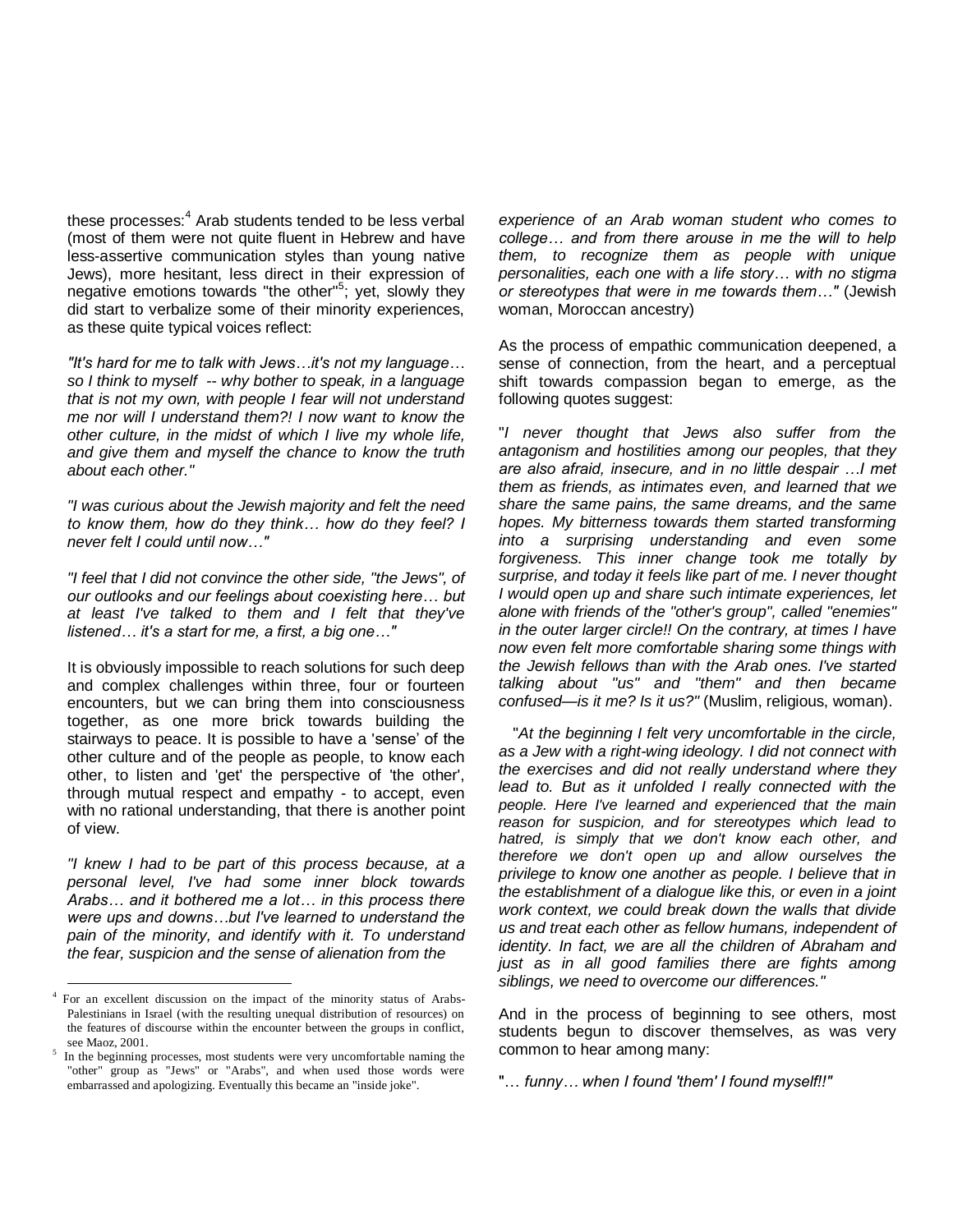The clear connection between empathic communication; self-discovery/discovery and an emerging unitive consciousness, within the cultural diversity, is exemplified in the following example, similar also to expressions by Jewish students towards the Arab ones and between all diverse groups:

*"Personally, I found in me a side unknown to me… the one which can listen and understand the "Jews" … sorry! [for calling them so] But this is really what happened to me, because in the past I found it very hard to understand and listen to the "Jews"… and, in truth, now I've met not only the other but myself…. I've learned about the Jews, started to understand them… , also learned about myself a lot, I've opened up to myself and to classmates, from all sectors…And I love very much the connection between all of us!"*

In a rather organic, synergistic, fashion, the experience of seeing the other people and cultures from their perspective, tended to evolve into a sense of oneness, of unity, within diversity, moving closer to some experience of compassion, described by Macy (2012) as: "… to search for the deepest human experiences which make us shift from conventional perceptions to the question of "How can I help to alleviate the pain and suffering of others?" It rests on a deep inner knowing that allows meeting a fellow human being with similar experiences, with a deep sense of caring, as this Muslim religious woman student manifests:

*"… I was shocked when I saw this Jewish classmate crying, telling us about her grandmother's deep distress since having to leave behind her home in Lebanon, with Israel's independence … her family dispersed all around the world… and for a moment, it was weird, intense… I heard…almost physically!!… my own grandma in the background, crying the same tears, the same cries… And I was moved to support her, to listen to her, attentively, and to tell her story to my people… they have also suffered dislocation, dispersion, uncertainties because of their religious/ ethnic background… My telling others is my contribution to a better understanding between us all."*

A similar Jewish religious woman's voice resonates with this:

*"… now I realized that what I felt in my heart they feel it too… that just like we suffer, they do too; that they are just people, like you and me… and everything that* 

*happens in the country doesn't hurt only me, but it hurts them as well. Suddenly I saw everything in a different light. There were days when I would arrive at our college and would meet any of the new friends … and then I felt a certain happiness, a spark that" "Yeah!! I've accomplished something!" Indeed, we did get close. I started to feel that we are part of each other, that there is no more "them". I became a "full time member" and at recess time I would sit with Arab student friends, and opened up deep conversations with them which led me to know them at a much deeper level."* 

" *As a mother, I fear for my children, and the Jewish children, and the Muslim, and all… just born into this split, dangerous society … we must join hands for all the children, passing on some wisdom about our common humanity and destiny… getting to know the 'other side', teaching them to strive, together, for peace. As a mother, I would like to see my children grow up into a different reality… The change cannot be done by politicians, it must be started by the common people, people like us. I want to live in peace; I want my children to grow in peace. Therefore, here I am."* (Druze, woman, student)

Indeed, deep emotions were expressed, even those tabooed in the hegemonic discourse, such as this painful lament of a young Jewish man, who had served in a combat unit in the army:

"*I try to understand the cold heart of Israeli society and ask myself- where?! Where were our parents and grandparents mistaken, after being -- in the past, in Europe, or anywhere else on the globe-- a minority and discriminated against?! , and …where from came this deadening of the heart when they became the majority… when?!... from being persecuted and dominated they have reversed the roles... physically and emotionally as well…?!"*

Also, a young religious Muslim woman who identified herself as "Palestinian with Israeli passport" (rejecting Israeli identity) expressed a similar inner "revelation" of sorts:

*"I and most my Arab friends were convinced, with critical eyes, that Jews had no rules, no norms to comply with, and did whatever they feel like. But I've found that they are much like me. That does get us really close. I've started getting close to Jewish women who today are my*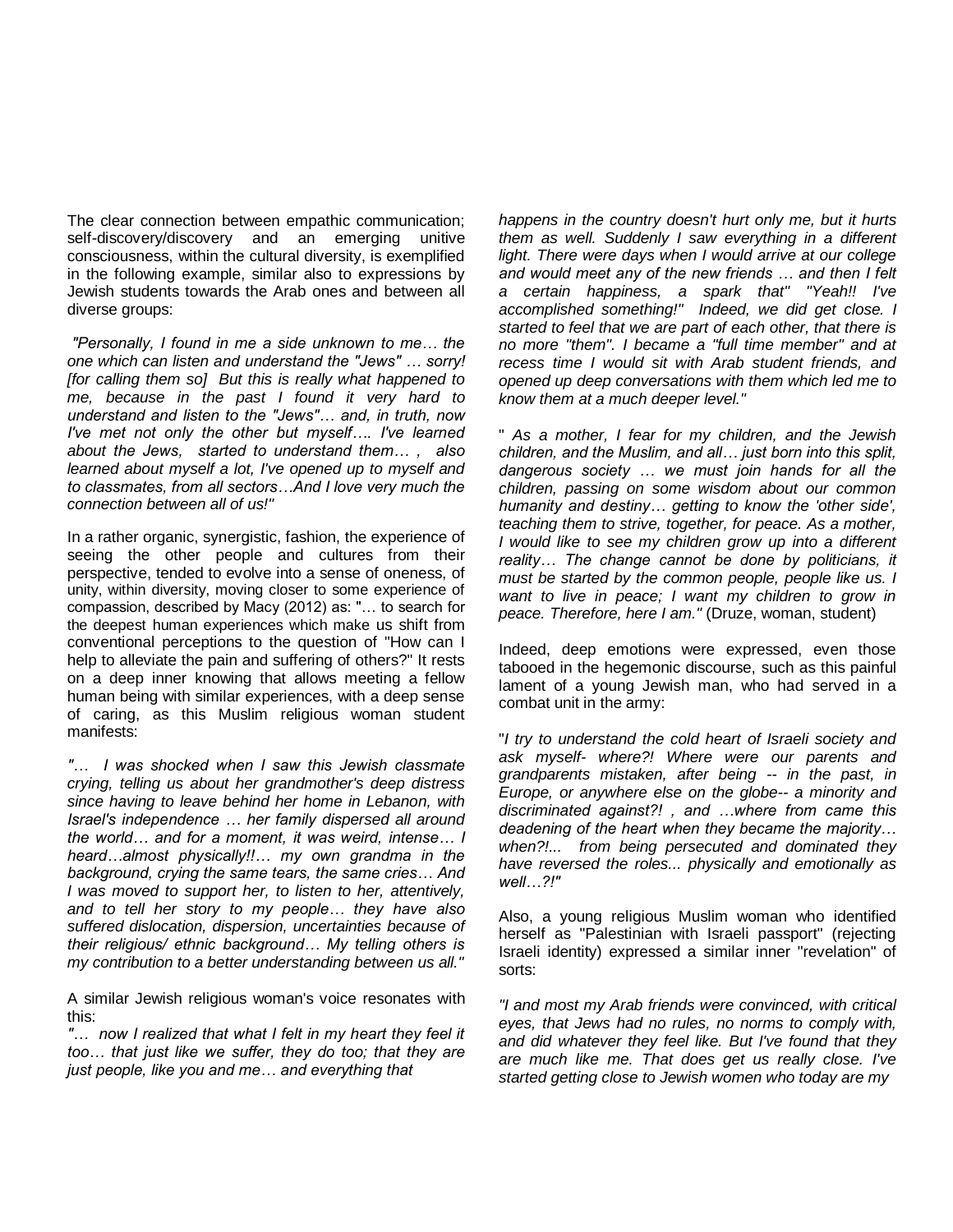*friends. I've never thought or believed that that I would have close Jewish friends and confidants!... Even soldiers, whose mere sight would inspire automatic almost hatred in me… now, I look at them and see young men who by law have to serve in the army… and I do wonder whether they are fellow students, and how do they really feel and think. Just like many of the Jewish men sitting here, so other soldiers may be just like them… I even give rides to soldiers who seem on their way to College—some of them do not accept it but some do, and then we start talking, and you see that he's a good person and he is bound by law to serve in the army… and maybe just like I have helped him, he'll help one or two others… my mom has difficulties accepting this and my friendships with Jews and I explain to her the process I went through and what I've learned about us all being in this together… I explain to her the feelings of oneness when we sit in a circle together, the deep respect, trusting disclosure, our overcoming stereotypes… Funny …the fundamentalists on every side are very much alike, and the peace people are also very alike in all cultures. It's the person, not the group, that matters."*

By no means does this section succeed in conveying the wide array of shared activities, events, insights, or powerful reverse role-playing enactments which brought us all to tears and laughter, a sense of comradeship beyond substantial disagreements, love and hope<sup>6</sup>. We were guests in students' homes, in Arab villages (and in their mosques), in Jewish homes of diverse backgrounds, in kibbutzim, in young students' residences and dorms, each time breaking down a little more of the allegedly "invisible" barrier that few in society at large dare to cross. Both sides participated in these events with hesitancy at first, yet with a sense of expansion, of a kind of optimistic revelation, increasingly searching for ways to meet and help each other and to continue this process outside of school as well.

For example, on several occasions, we were guests, as a group, at Ramadan family dinners in various Arab

 $\overline{a}$ 

villages. This in itself was a novelty (almost a taboo transgression) for many Jewish students, requiring overcoming fears and deep-seated stereotypes, and it consistently led to comradeship and to open feelings of joy. On these occasions, Arab students became much more verbal and spontaneous, taking active roles in explaining their culture, offering translation services, feeling grateful for the Jews' interest in, and respect for, their culture, such as " *the respect that the Jewish women in our group gave us by wearing the head cover…", "… their listening to the sheik's religious explanations so attentively", "their walking around in the village with us, with no fear and such curiosity and respect".*

For most of the Jews, the visits to the mosques were "*extraordinary*", "*a true experience*":

"*Personally, for me, it was moving moment … especially after the Sheik's talk … when we were outside the mosque … and the muezzin started praying... I grew up a few meters from an Arab village and I can remember the muezzin's calls from the time I can remember myself….personally, it always sounded nice, but that day it sounded even nicer; because after the talk with the sheik I also understood part of the prayers…* 

*I stood and listened and thought about the essence of the prayers; the way the sheikh explained to us. And it was very significant for me."*

"…*after the [Arab] students' explanations… I even managed to find some similarities between the mosque and the Jewish synagogue…in fact they both fulfill the same function!!"* (Note that to an outside observer this would be obvious and self- evident!)

"… *a real meeting between the two groups, Jews and Arab in a Holy place, as the Sheik said, the house of God. And their goal is peace. For me these are truly unforgettable moments."*

As Broome (1991) suggests, the expression of discomfort, stress and anxieties about dissimilarities did indeed result in new meanings and the developments of stronger ties with an open approach. Students were not asked to set aside stereotypes, but to recognize them and work with them. From that process of mutual and self- discovery, through empathy and sharing deep emotions and beliefs, unitive insights emerged among most participants in all contexts. As these deepened, one

There have been, of course, many dilemmas and challenges as well, which accentuated the separate, if not adversarial identities. Yet in the empathic dialogic process they evolved into a common agreement that these are to be expected , not resolvable within the given time-context limitations, and that the first step was just to be able to meet as people, creating thus a common ground for future negotiations on the deep substantial issues that divide both groups. Groups that focus on the Israeli-Palestinian conflict have shown a tendency to accentuate the abyss between both groups.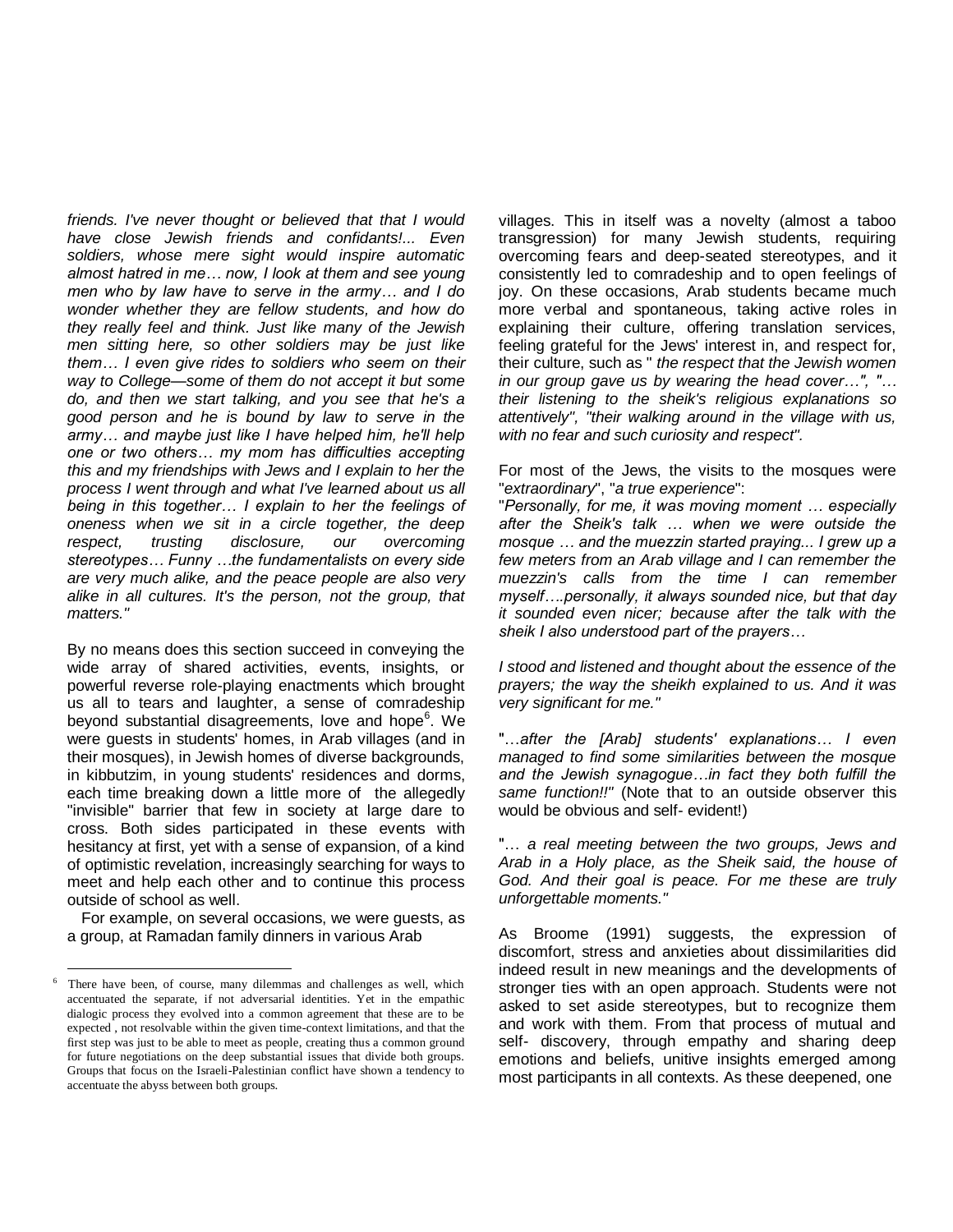could see the growing concern with the suffering of others, accompanied by the urge to help (Sznaider, 1998) that manifested in an *optimistic vision*, a glimpse of hope for living together in peace, united by the common love for each other and for this land. Most students were, in fact, spontaneously moved to act, to "spread the word" on empathy and unity-within-diversity to their communities, helping each other in school matters, intending to visit each other after school, writing articles to the college newspapers, sharing their experiences on local radio stations, and even just sitting together as friends on campus, beyond the "not-always-visible" wall. Tentatively at first, yet consistently, a common vision of possible peace between all of us did emerge.

Of course, all the above can be considered, in many ways, just "a drop in the ocean" towards sustainable peace and justice in this land. Yet its fundamental significance lies in the recognition of a deep inner truth, common to all, a sense of optimism and hope, reflected in a shift in the perception of reality that allows previously untapped capacities, possibilities and strategies to emerge.

#### **DISCUSSION**

#### **Will we choose fear or will we choose love?**

This paper describes cross-cultural encounters, within principles of empathic communication, between Jewish and Arab students in two academic colleges in the Northern Galilee, Israel. Students involved in these processes evolved, even if only for a few fleeting moments, from a marked initial segregation, and even latent hostility, into a sense of mutuality, of oneness (within diversity), a social sharing that does not really distinguish between "mine" and "yours", or often even between "me" and "you". This came about in a creativeintuitive process of deep self-and-other discovery that transcended deep-rooted affective and cognitive foundations of constructions of reality as adversaries, and even enemies. A process of empowerment is involved, based upon relationships, on the recognition of a common humanity, reflected in our efforts to help people move towards an awareness of human misery and an awareness of how our own actions affect and even maintain such misery and injustices and oppression; most importantly, it leads to a renewed sense of hope and to an optimistic vision of sustainable peace in Israel

which aspires toward social responsibility and cooperation.

Grounded in an integral-planetary consciousness perspective, this experience suggests that empathy, caring, loving and compassion taken together as a synergistic gestalt of pro-social behavior<sup>7</sup> can indeed be trained. More than that, such training is *urgently needed* for life as we know it, in this country, and on our entire planet, in order to survive and thrive.

Yet this requires a profound *paradigm shift* in our discipline, so as to embrace the subjective experience *together* with our structural analyses of the planetary circumstances, the promotion of necessary institutional change and a committed activism towards a sustainable society. Such framework simultaneously embraces the four dimensions suggested in Burawoy's *holistic sociology*: it is based upon a wealth of multi-disciplinary research<sup>8</sup>, it is radical, it aims at character formation and social reconstruction, and finally, it is involved with urgent planetary issues while oriented towards the public at large. As a transformational process, it necessarily *includes us*, the "experts", as organic part of the "public audience" inviting us to understand and transform ourselves as we intend to understand and transform society.

This perspective resonates deeply as well with the deep eco-feminist spirit and its emphasis on wholeness as a creative rebalancing of male and female energies, both present and latent in women and men alike; between aggressiveness and nurturing, competition and cooperation, rationality and intuition. It is about the transition from a "dominator" model of society to a "partnership" model that organizes human relations so that the "soft" or "feminine" values of caring, compassion, and nonviolence do not have to be devalued (Eisler, 1988; Spretnack, 1993).

"For ourselves, and for the sake of our children and

 $\overline{a}$ 

<sup>7</sup> Though it is not the aim of this paper to engage in a literate, rational, dualistic analysis of each of these terms, I shall emphasize that all of them are here perceived as *verbs*, rather than nouns, as they *exist in process* and are about relationship (Fromm, 1956; Macy and Brown, 1988; and the whole body of transpersonal approaches). I have also limited the use of the term "altruism" as it requires an analysis of whether semantically it is grounded in a dualistic perspective, and, if seen as another aspect of loving, it includes self-love as well. Such discussion, although very relevant, is regrettably outside the scope of this paper.

As in the emerging holistic-systemic "science of consciousness", or so-called "new sciences", that embraces the whole range of human experience, such as social sciences, humanities, new physics, biology, brain research, ancient cosmologies, and others.